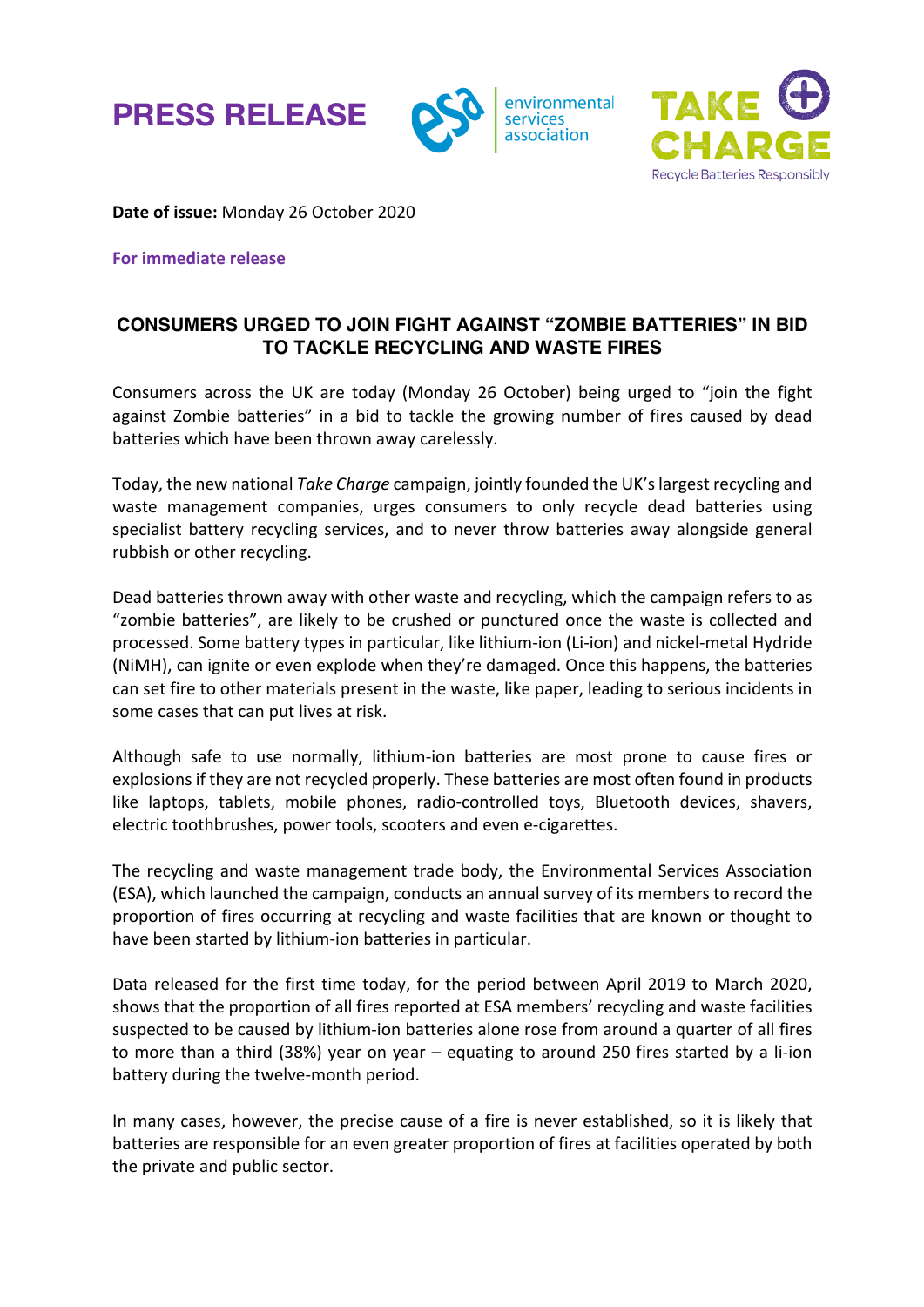Members of the ESA hope that by encouraging the public to recycle batteries responsibly, it will reduce the number of "zombie batteries" present in general waste and recycling, thereby reducing the number of fires in future.

**Executive Director of the Environmental Services Association (ESA), Jacob Hayler said:** "Unfortunately, the majority of batteries thrown away in the UK at the moment are not recycled properly. Fires caused by carelessly discarded batteries endanger lives; cause millions of pounds of damage and disrupt waste services. We urge consumers to please recycle batteries responsibly by using battery recycling points in shops and recycling centres, or a separate battery kerbside collection if available."

Take Charge is backed by the National Fire Chiefs Council (NFCC) and supported by a wide range of local councils across the UK.

**Mark Andrews, NFCC Waste Fires Lead and Assistant Chief Fire Officer of East Sussex Fire and Rescue Service, said**: "Batteries in household waste and recycling can lead to large scale and protracted fires. These incidents are often very challenging for fire services to deal with and can cause significant disruption to communities. "Many people may not realise the importance of the correct disposal of batteries so this simple advice can make a real difference in preventing waste fires"

Consumers can find out where to recycle batteries responsibly in their area, and more about the dangers of Zombie Batteries, by visiting the campaign website at www.takecharge.org.uk

# **ENDS**

#### **Notes to editors**

For media enquiries, please contact Ben Johnson at b-johnson@esauk.org or by phone on **07966 304330**. We would be happy to make a spokesperson available for interviews and will endeavour to facilitate filming requests at ESA members' facilities across the UK as required.

#### **About the campaign**

The *Take Charge+* Campaign was established in October 2020 and is managed by the Environmental Services Association (ESA). It is sponsored by the ESA and the battery compliance scheme, European Recycling Platform (ERP).

To find out more about the Take Charge campaign, and see a full list of supporters, please visit **www.takecharge.org.uk**

A short **campaign film** is available and may be shared or embedded for editorial use.

A full set of campaign assets is available to download at www.takecharge.org.uk/downloads - please read the accompanying Fair Usage Guide before sharing or publishing this content.